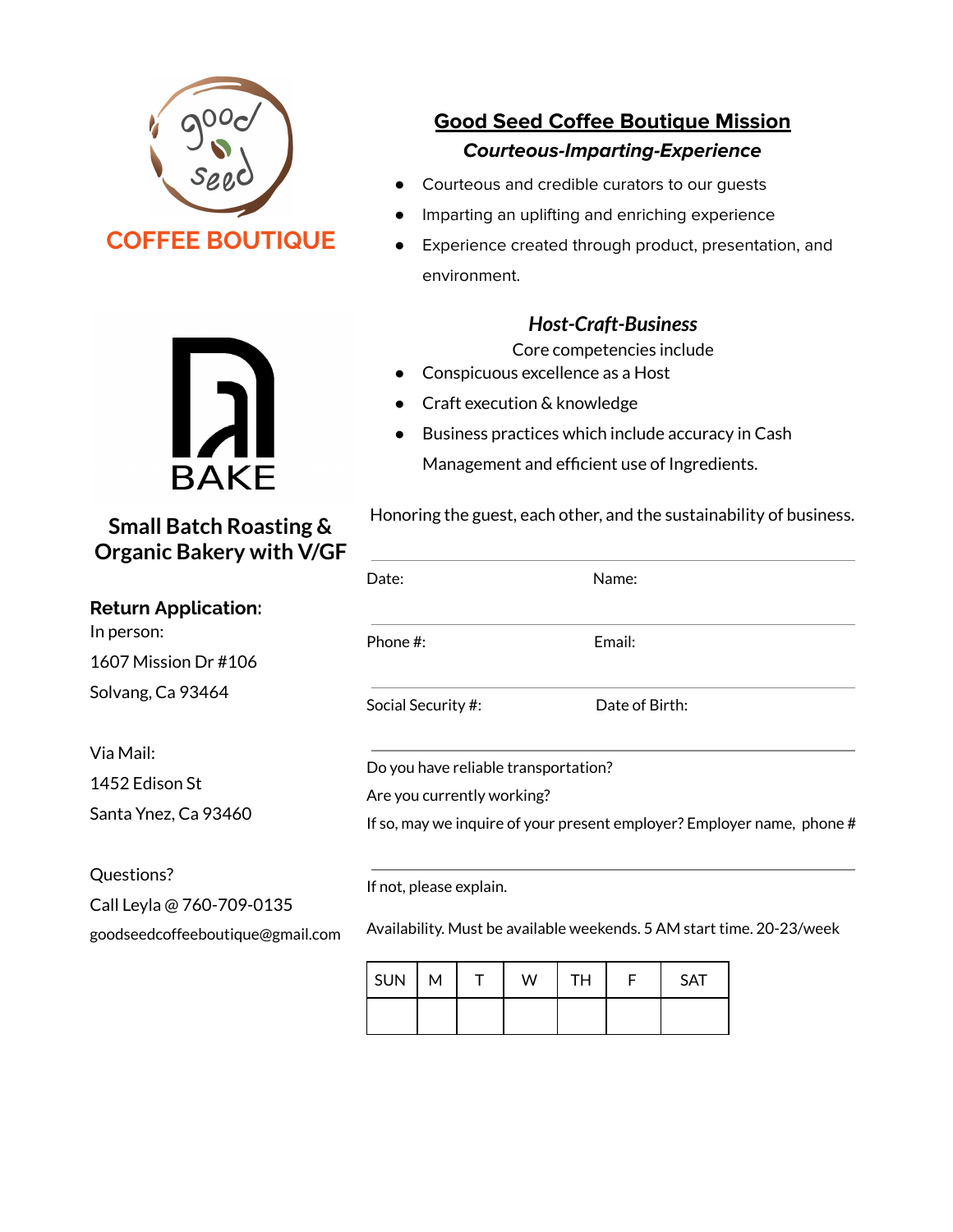## **Experience**

ㅡ

Include Supervisor's Name and if Can be Used as Reference

#### **Company Name /** Job Title

MONTH 20XX - PRESENT, LOCATION REFERENCE: Y N Name & Phone #

#### **Company Name /** Job Title

MONTH 20XX - PRESENT, LOCATION REFERENCE: Y N Name & Phone #

### **Company Name /** Job Title

MONTH 20XX - PRESENT, LOCATION REFERENCE: Y N Name & Phone #

ALTERNATIVE PERSONAL OR PROFESSIONAL REFERENCES Name, Phone #, Relationship, Years Known (no relatives)

ㅡ

**Education School Name /** Degree MONTH 20XX - MONTH 20XX, LOCATION

> **School Name /** Degree MONTH 20XX - MONTH 20XX, LOCATION